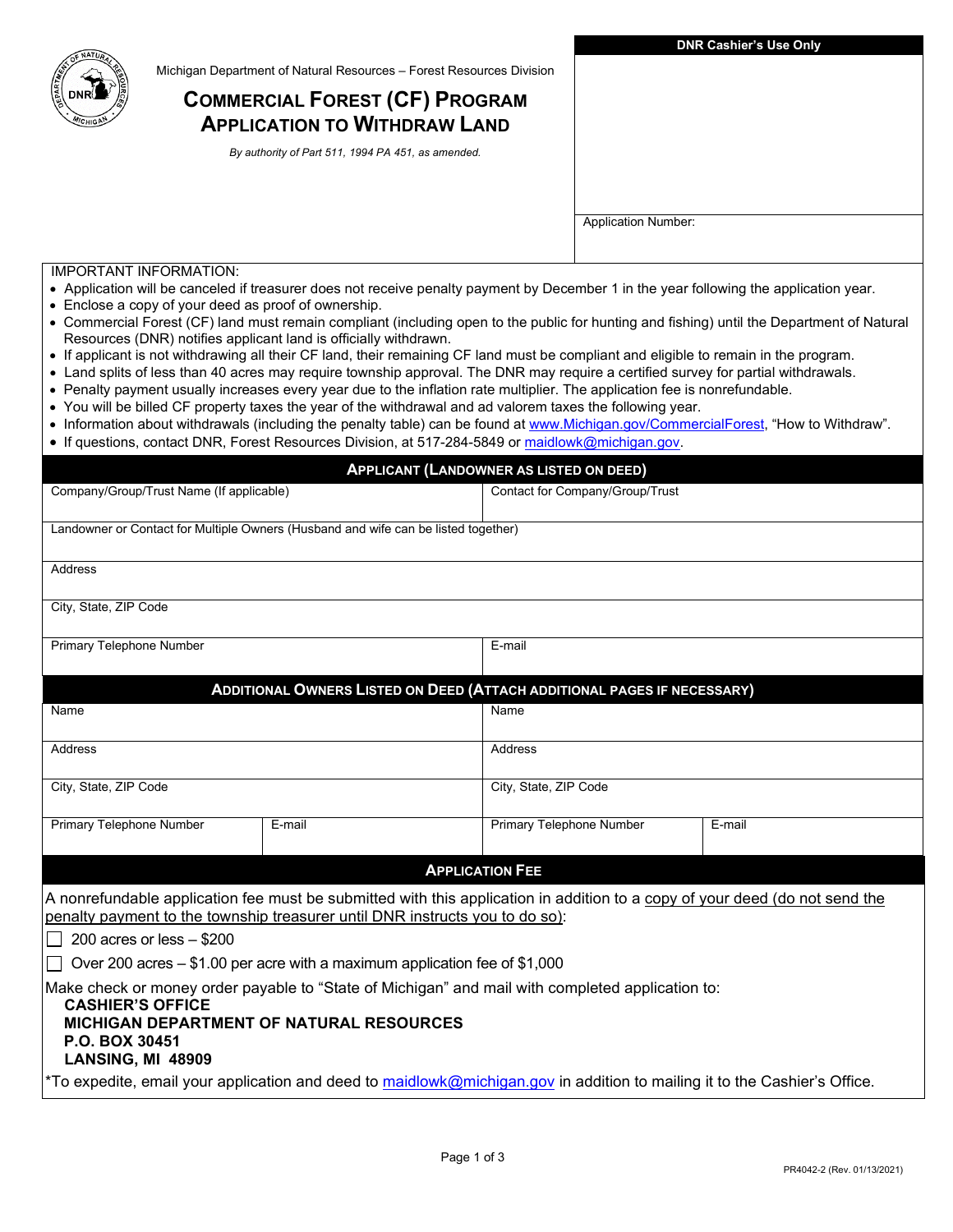| LAND DESCRIPTIONS (ATTACH ADDITIONAL PAGES IF NECESSARY) |          |      |       |         |       |  |
|----------------------------------------------------------|----------|------|-------|---------|-------|--|
| County                                                   | Township | Town | Range | Section | Acres |  |
|                                                          |          |      |       |         |       |  |
| Land Description:                                        |          |      |       |         |       |  |
|                                                          |          |      |       |         |       |  |
|                                                          |          |      |       |         |       |  |
|                                                          |          |      |       |         |       |  |
|                                                          |          |      |       |         |       |  |
|                                                          |          |      |       |         |       |  |
| County                                                   | Township | Town | Range | Section | Acres |  |
|                                                          |          |      |       |         |       |  |

*Land Description:* 

| Land Description: |  |  |  |
|-------------------|--|--|--|

County Township Town Range Section Acres

*Land Description:* 

| County            | Township | Town | Range | Section | Acres |
|-------------------|----------|------|-------|---------|-------|
|                   |          |      |       |         |       |
|                   |          |      |       |         |       |
| Land Description: |          |      |       |         |       |
|                   |          |      |       |         |       |
|                   |          |      |       |         |       |
|                   |          |      |       |         |       |
|                   |          |      |       |         |       |
|                   |          |      |       |         |       |

| County            | Township | Town | Range | Section | Acres |
|-------------------|----------|------|-------|---------|-------|
|                   |          |      |       |         |       |
| Land Description: |          |      |       |         |       |
|                   |          |      |       |         |       |
|                   |          |      |       |         |       |
|                   |          |      |       |         |       |